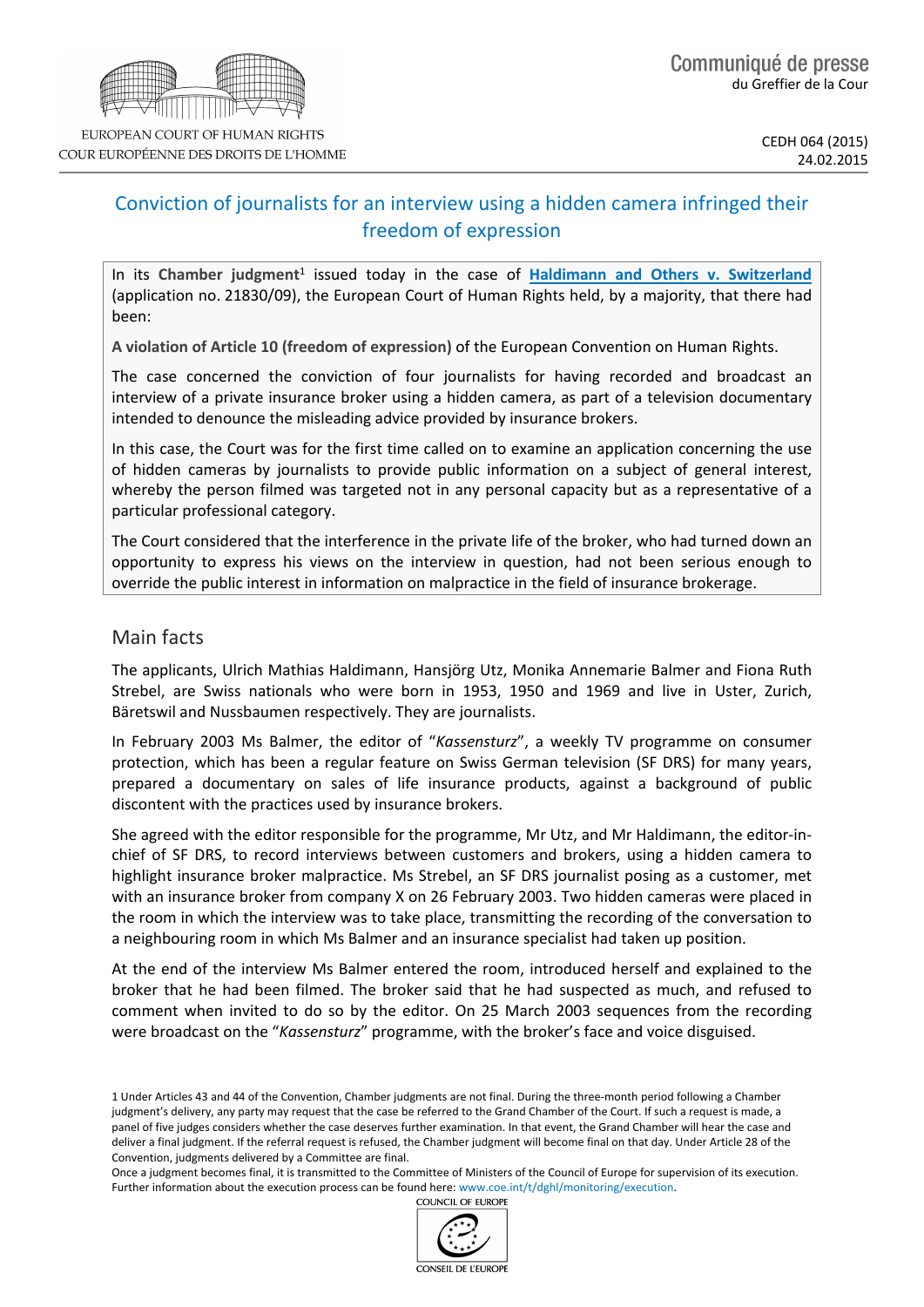On 5 November 2007 Mr Haldimann, Mr Utz and Ms Balmer were convicted of having made a recording using a hidden camera and given penalties of 15 day-fines of 350 Swiss Francs (CHF), CHF 200 and CHF 100 respectively, while five day-fines of CHF 30 were imposed on Ms Strebel. The applicants appealed to the Federal Court, which ruled that, while acknowledging the major public interest of securing information on practices in the insurance field, which was liable to be weightier than the individual interests at issue, the journalists could have used a different approach less damaging to the broker's private interests.

By a judgment of the High Court of the Canton of Zürich of 24 February 2009, the applicants were acquitted of the charge of violating the secret or private domain by means of a film camera, and their penalties were reduced slightly to 12 day-fines for the first three applicants and four day-fines for Ms Strebel.

### Complaints, procedure and composition of the Court

Relying on Article 10 (freedom of expression), the applicants complained that their sentence to payment of fines had amounted to a disproportionate interference in their right to freedom of expression.

The application was lodged with the European Court of Human Rights on 3 April 2009.

The Media Legal Defence Initiative (MLDI) was authorised to intervene in the written proceedings as a third party (under Article 36 § 2 of the Convention).

The judgment was given by a Chamber made up of the following seven judges:

Işıl **Karakaş** (Turkey), *President*, András **Sajó** (Hungary), Nebojša **Vučinić** (Montenegro), Helen **Keller** (Switzerland), Paul **Lemmens** (Belgium), Egidijus **Kūris** (Lithuania), Robert **Spano** (Iceland),

and Stanley **Naismith**, *Section Registrar*.

## The Court's decision

The Court reiterated its case-law on attacks on the personal reputations of public figures and the six criteria which it had established in order to weigh freedom of expression against the right to private life: contributing to a debate of general interest, ascertaining how well-known the person being reported on is and the subject of the report/documentary, that person's prior conduct, the method of obtaining the information, the veracity, content, form and repercussions of the report/documentary, and the penalty imposed. The Court applied those criteria to the present case, but took account of its specificity: the person concerned, that is to say the broker, was not a wellknown public figure, and the documentary in question had not been geared to criticising him personally but to denouncing specific commercial practices.

The Court first of all observed that the subject of the documentary produced, i.e. the low-quality advice offered by private insurance brokers, and therefore the inadequate protection of consumers' rights, was part of a very interesting public debate.

The Court secondly noted that, even if the broker might reasonably have believed that the interview was strictly private, the documentary in question had focused not on him personally but on specific commercial practices used within a particular professional category.